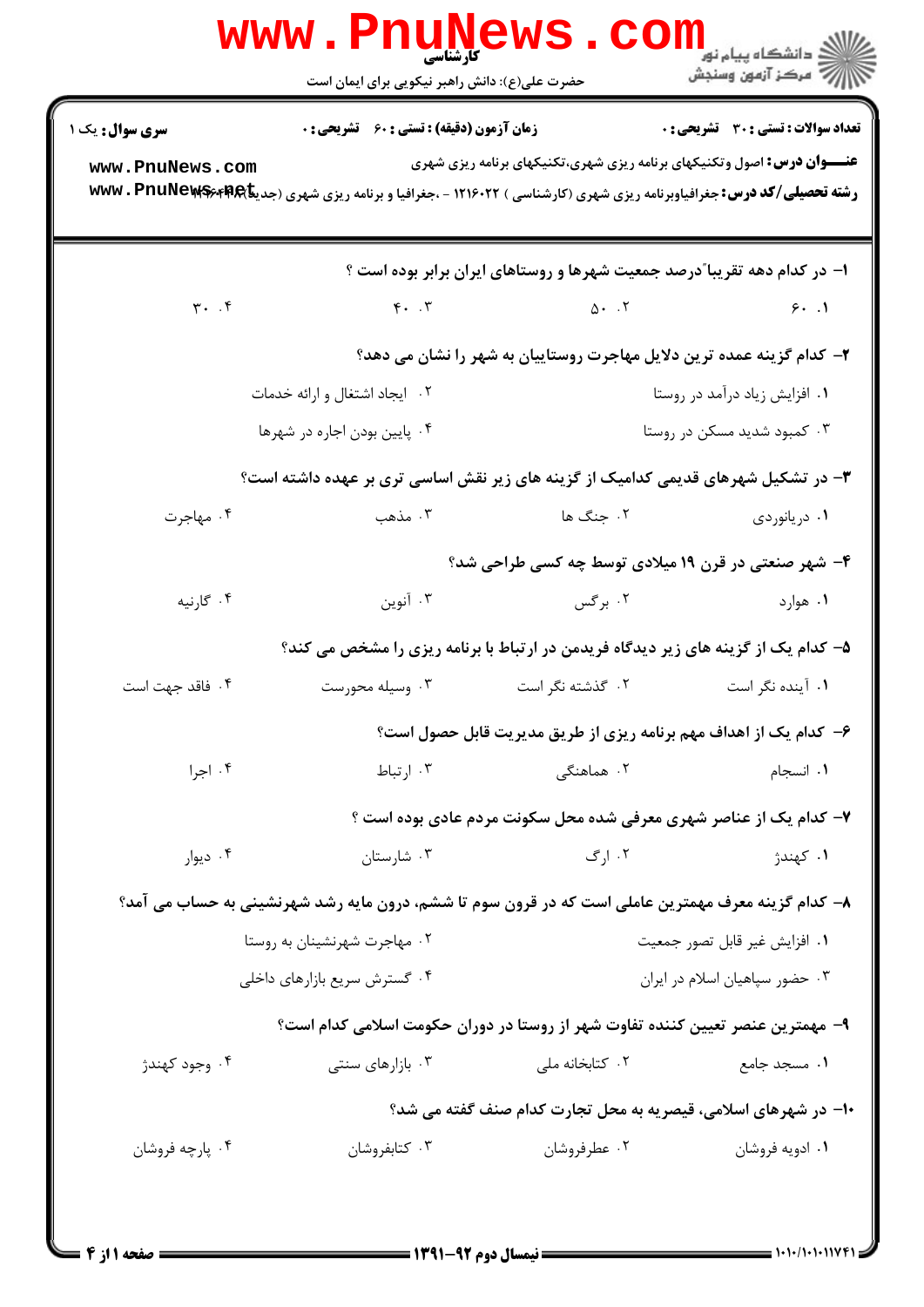|                                                                                                | <b>www.Pnunet</b><br>حضرت علی(ع): دانش راهبر نیکویی برای ایمان است                 |                                                                                | ري دانشڪاه پيام نور¶<br>الا = دانشڪاه پيام نور<br>ا |  |  |
|------------------------------------------------------------------------------------------------|------------------------------------------------------------------------------------|--------------------------------------------------------------------------------|-----------------------------------------------------|--|--|
| <b>سری سوال : ۱ یک</b>                                                                         | <b>زمان آزمون (دقیقه) : تستی : 60 ٪ تشریحی : 0</b>                                 |                                                                                | تعداد سوالات : تستي : 30 ٪ تشريحي : 0               |  |  |
| www.PnuNews.com                                                                                |                                                                                    | <b>عنـــوان درس:</b> اصول وتکنیکهای برنامه ریزی شهری،تکنیکهای برنامه ریزی شهری |                                                     |  |  |
|                                                                                                |                                                                                    | 11- در بحث توسعه شهرها ، داینا پلیس به چه دوره ای گفته می شد؟                  |                                                     |  |  |
|                                                                                                | ۰۲ رشد صنعت و راه آهن                                                              |                                                                                | ۰۱ گسترش فضای سبز                                   |  |  |
|                                                                                                | ۰۴ رکود شدید بازرگانی                                                              |                                                                                | ۰۳ رشد و افزایش مهاجران                             |  |  |
| ۱۲- مفاهیم اصلی معرف اشکال سکونتگاههای انسانی در حال حاضر در کدام گزینه معرفی شده اند؟         |                                                                                    |                                                                                |                                                     |  |  |
|                                                                                                | ۰۲ دایناپلیس – متروپلیس - اکیومنوپلیس                                              |                                                                                | ۰۱ دایناپلیس – تیراناپلیس - مگالوپلیس               |  |  |
|                                                                                                | ۰۴ تیراناپلیس – متروپلیس - مگالوپلیس                                               |                                                                                | ۰۳ دايناپليس – متروپليس - مگالوپليس                 |  |  |
| ۱۳– کدام یک ازخیابان های زیر به منظور تامین دسترسی املاک همجوار مورد بهره برداری قرار می گیرد؟ |                                                                                    |                                                                                |                                                     |  |  |
| ۰۴ شریانی                                                                                      |                                                                                    | ۰۲ اصلی مسلم است. ۲۰ اتوبان                                                    | ۱. فرعی                                             |  |  |
|                                                                                                |                                                                                    | ۱۴- عرض خیابانهای دسترسی - حاشیه ای تقریباً چند متر است ؟                      |                                                     |  |  |
| 10.5                                                                                           | 15.7                                                                               | $\mathcal{N}$                                                                  | $\Delta$ .                                          |  |  |
|                                                                                                | 15- کدامیک از موارد زیر از اهداف مهم برنامه ریزی شهری و طرحهای جامع است؟           |                                                                                |                                                     |  |  |
|                                                                                                | ۰۲ کاهش جمعیت شهرهای بزرگ و بهسازی روستاها                                         |                                                                                | ۰۱ جلوگیری از افزایش جمعیت شهرها و مهاجرت معکوس     |  |  |
|                                                                                                | ۰۴ فراهم ساختن شرايط زيست و فعاليتهاى مناسب                                        |                                                                                | ۰۳ تامین هزینه های اجرای طرح های عمرانی و اجرایی    |  |  |
|                                                                                                | ۱۶– کدام یک از گزینه های زیر در رابطه با کشورهای جهان سوم مصداق بیشتری دارد ؟      |                                                                                |                                                     |  |  |
|                                                                                                |                                                                                    | ۱. اجرای طرح های مشارکتی و حضور فعال مردم در صحنه عمل                          |                                                     |  |  |
|                                                                                                |                                                                                    | ۰۲ کنترل جمعیت و افزایش شدید هزینه ها و مهاجرت معکوس                           |                                                     |  |  |
|                                                                                                |                                                                                    | ۰۳ کمبود تاسیسات و خدمات شهری و کاهش تولیدات روستایی                           |                                                     |  |  |
|                                                                                                |                                                                                    | ۰۴ برنامه های موقتی و حاکمیت شرکت های خارجی در اجرا                            |                                                     |  |  |
|                                                                                                | ۱۷– کدام گزینه معرف اولین اقدام دولتها برای ارتقاء کیفیت زندگی جمعیت محسوب می شود؟ |                                                                                |                                                     |  |  |
|                                                                                                | ۰۲ افزایش هزینه ها و اعتبارات                                                      |                                                                                | ۰۱ بهبود زیرساخت های شهری                           |  |  |
|                                                                                                | ۰۴ انتقال صنايع آلوده كننده                                                        |                                                                                | ۰۳ کنترل و کاهش مهاجرت ها                           |  |  |
|                                                                                                |                                                                                    | 18- کدام گزینه ارتفاع مناسب برای ایجاد شهر را معرفی می کند؟                    |                                                     |  |  |
| ۰۴ بیشتر از ۲۰۰۰ متر                                                                           | ۰۳ بیشتر از ۱۸۰۰ متر                                                               | ۰۲ کمتر از ۱۸۰۰ متر                                                            | ۰۱ کمتر از ۱۰۰ متر                                  |  |  |

**DESIMATE**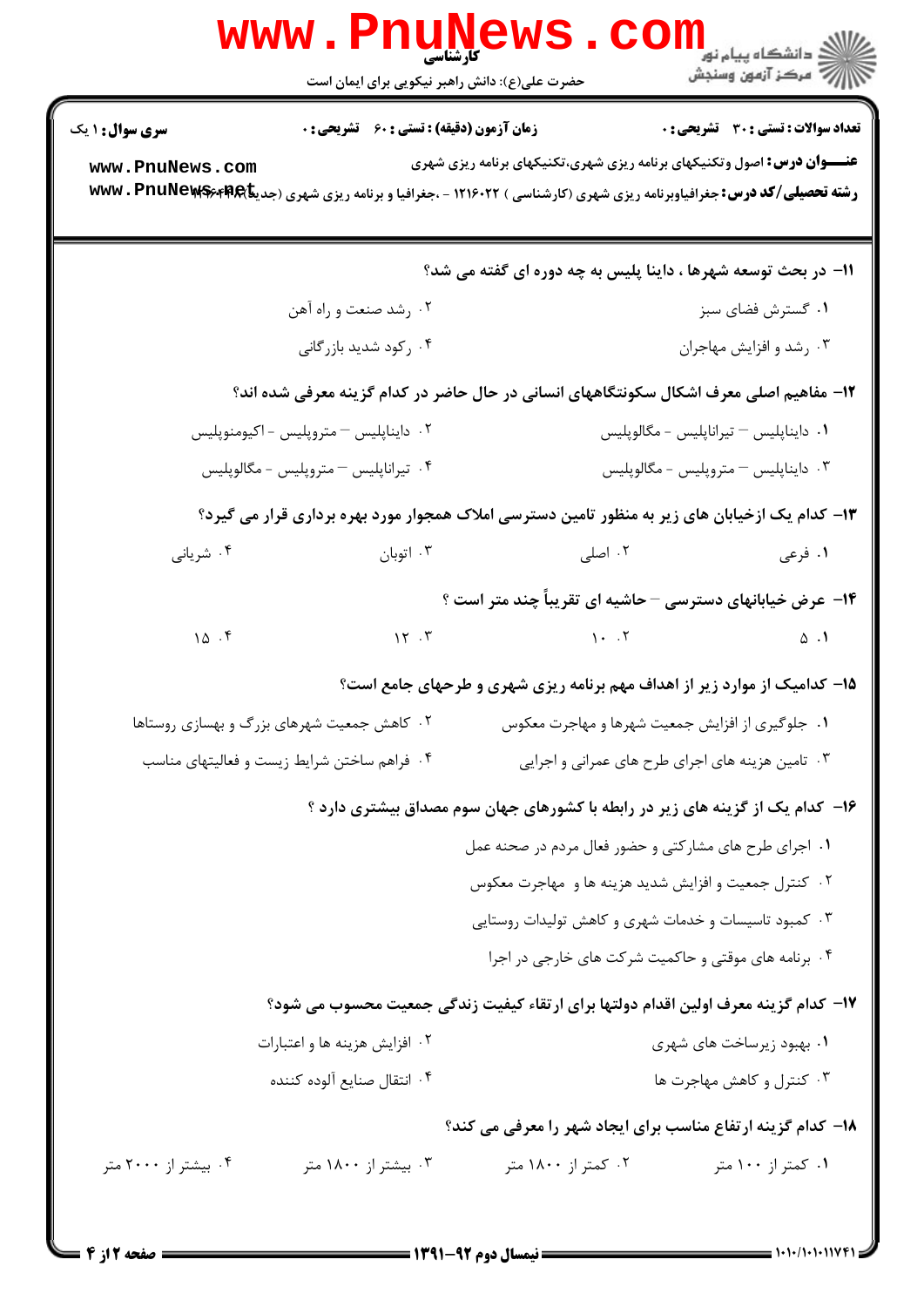|                                                                                                                 | <b>www.Pnunews</b><br>حضرت علی(ع): دانش راهبر نیکویی برای ایمان است                                                                       |                    | د دانشگاه پيام نور<br>ا∛ مرکز آزمون وسنجش                                                                                                                                                                                                                                                                                                                                                                             |  |  |  |
|-----------------------------------------------------------------------------------------------------------------|-------------------------------------------------------------------------------------------------------------------------------------------|--------------------|-----------------------------------------------------------------------------------------------------------------------------------------------------------------------------------------------------------------------------------------------------------------------------------------------------------------------------------------------------------------------------------------------------------------------|--|--|--|
| <b>سری سوال : ۱ یک</b>                                                                                          | <b>زمان آزمون (دقیقه) : تستی : 60 ٪ تشریحی : 0</b>                                                                                        |                    | تعداد سوالات : تستى : 30 قشريحى : 0                                                                                                                                                                                                                                                                                                                                                                                   |  |  |  |
| www.PnuNews.com                                                                                                 | <b>رشته تحصیلی/کد درس:</b> جغرافیاوبرنامه ریزی شهری (کارشناسی ) ۱۲۱۶۰۲۲ - ،جغرافیا و برنامه ریزی شهری (جدیک <sup>ه</sup> ۱۳۹۶ ×۱۷۷۷ × www |                    | <b>عنـــوان درس:</b> اصول وتکنیکهای برنامه ریزی شهری،تکنیکهای برنامه ریزی شهری                                                                                                                                                                                                                                                                                                                                        |  |  |  |
|                                                                                                                 |                                                                                                                                           |                    | ۱۹- جامع ترین و عمومی ترین فرم برنامه ریزی فیزیکی چیست؟                                                                                                                                                                                                                                                                                                                                                               |  |  |  |
| ۰۴ ایجاد نمای مناسب                                                                                             | ۰۳ فرم های هماهنگ                                                                                                                         | ۰۲ بهبود فضای سبز  | ٠١ توزيع فضايي اهداف                                                                                                                                                                                                                                                                                                                                                                                                  |  |  |  |
|                                                                                                                 |                                                                                                                                           |                    | +۲- اولین و اصلی ترین فرصت جهت توجیه و اثبات لزوم تهیه برنامه های فیزیکی چیست؟                                                                                                                                                                                                                                                                                                                                        |  |  |  |
| ۰۴ اراضی مناسب                                                                                                  | ۰۳ تضمین نیازها                                                                                                                           | ۰۲ اعتبارات کافی   | ٠١ قابليت اجرايي                                                                                                                                                                                                                                                                                                                                                                                                      |  |  |  |
| <b>۲۱</b> - از نظر بسیاری از برنامه ریزان ، کدام گزینه به عنوان قلب برنامه ریزی فیزیکی معرفی شده است؟           |                                                                                                                                           |                    |                                                                                                                                                                                                                                                                                                                                                                                                                       |  |  |  |
|                                                                                                                 | ۰۲ خیابان های وسیع و بزرگ                                                                                                                 |                    | ۰۱ وجود آیلند و چهار راه                                                                                                                                                                                                                                                                                                                                                                                              |  |  |  |
|                                                                                                                 | ۰۴ اجزای کالبد پیشنهادی                                                                                                                   |                    | ۰۳ سیستم های حمل و نقل                                                                                                                                                                                                                                                                                                                                                                                                |  |  |  |
|                                                                                                                 |                                                                                                                                           |                    | ۲۲-۔ نظریه فرمول واحد همسایگی در سال ۱۹۳۹ توسط چه کسی ارائه شد؟                                                                                                                                                                                                                                                                                                                                                       |  |  |  |
| ۰۴ پری                                                                                                          | ۰۳ وايت                                                                                                                                   | ۰۲ هويت            | ۰۱ اشتاین                                                                                                                                                                                                                                                                                                                                                                                                             |  |  |  |
|                                                                                                                 |                                                                                                                                           |                    | ۲۳- مجری اولین طرحهای هادی در سال ۱۳۳۶ کدام نهاد یا موسسه بود؟                                                                                                                                                                                                                                                                                                                                                        |  |  |  |
|                                                                                                                 | ۰۲ اداره مسکن و شهرسازی                                                                                                                   |                    | ۰۱ دفتر فنی وزارت کشور                                                                                                                                                                                                                                                                                                                                                                                                |  |  |  |
|                                                                                                                 | ۴. شهرداری شهر مربوطه                                                                                                                     |                    | ۰۳ سازمان برنامه و بودجه                                                                                                                                                                                                                                                                                                                                                                                              |  |  |  |
| ۲۴– کدام گزینه معرف مهمترین و بنیادی ترین اطلاعاتی است که اساس تولید راه حل ها قلمداد می شوند؟                  |                                                                                                                                           |                    |                                                                                                                                                                                                                                                                                                                                                                                                                       |  |  |  |
| ۰۴ اطلاعات فردي                                                                                                 | ۰۳ اطلاعات پایه                                                                                                                           | ۰۲ داده های عینی   | ۰۱ آمار سرشماری                                                                                                                                                                                                                                                                                                                                                                                                       |  |  |  |
|                                                                                                                 | ۲۵– از بین روش های مختلف آینده نگری جمعیت، کدام یک به اطلاعات جمعیتی بیشتری نیازدارند؟                                                    |                    |                                                                                                                                                                                                                                                                                                                                                                                                                       |  |  |  |
| ۰۴ توانی و قیاسی                                                                                                | ۰۳ خطی و نسبتی                                                                                                                            | ۰۲ قیاسی و نسبتی   | ٠١ خطي و تواني                                                                                                                                                                                                                                                                                                                                                                                                        |  |  |  |
|                                                                                                                 | ۲۶– بیشترین کمبودها د رمسئله پیش بینی و آینده نگری جمعیت در ارتباط با کدام یک از پارامترهای جمعیتی دیده می شود؟                           |                    |                                                                                                                                                                                                                                                                                                                                                                                                                       |  |  |  |
| ۰۴ بخشایش قضایی                                                                                                 | ۰۳ نرخ و میزان سواد                                                                                                                       | ٠٢ تعداد كل جمعيت  | ۰۱ مسائل قومی و نژادی                                                                                                                                                                                                                                                                                                                                                                                                 |  |  |  |
| ۲۷– کدام مفهوم بیانگر فنی است که با استفاده از مشخصات زمانی یک جمعیت در گذشته، نتایجی را در آینده تعقیب می کند؟ |                                                                                                                                           |                    |                                                                                                                                                                                                                                                                                                                                                                                                                       |  |  |  |
| ۰۴ تشخیص روند                                                                                                   | ۰۳ آینده پژوهی                                                                                                                            | ۰۲ گذشته نگری      | ۰۱ آینده نگری                                                                                                                                                                                                                                                                                                                                                                                                         |  |  |  |
|                                                                                                                 | ۲۸– کدام یک از گزینه های زیر اجزای اصلی طرح جامع را نشان می دهد؟                                                                          |                    |                                                                                                                                                                                                                                                                                                                                                                                                                       |  |  |  |
| ۰۴ افراد و ابزار فنی                                                                                            | ۰۳ گزارش و نقشه ها                                                                                                                        | ۰۲ مدیران و مجریان | ۰۱ بودجه و مهارت فنی                                                                                                                                                                                                                                                                                                                                                                                                  |  |  |  |
| <b>= صفحه 3 از 4 =</b>                                                                                          |                                                                                                                                           |                    | $\frac{1}{1-\frac{1}{1-\frac{1}{1-\frac{1}{1-\frac{1}{1-\frac{1}{1-\frac{1}{1-\frac{1}{1-\frac{1}{1-\frac{1}{1-\frac{1}{1-\frac{1}{1-\frac{1}{1-\frac{1}{1-\frac{1}{1-\frac{1}{1-\frac{1}{1-\frac{1}{1-\frac{1}{1-\frac{1}{1-\frac{1}{1-\frac{1}{1-\frac{1}{1-\frac{1}{1-\frac{1}{1-\frac{1}{1-\frac{1}{1-\frac{1}{1-\frac{1}{1-\frac{1}{1-\frac{1}{1-\frac{1}{1-\frac{1}{1-\frac{1}{1-\frac{1}{1-\frac{1}{1-\frac{1$ |  |  |  |